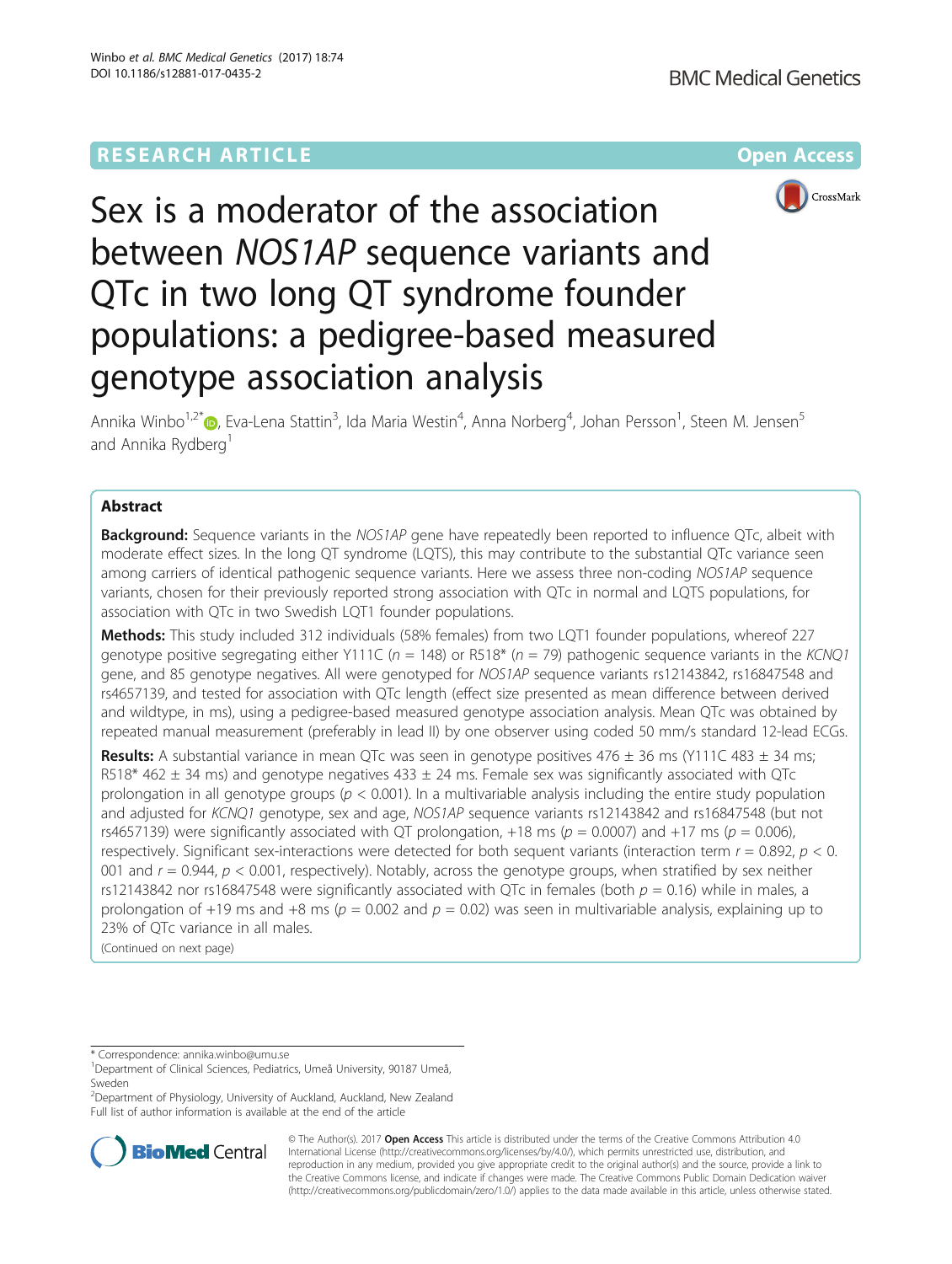#### (Continued from previous page)

**Conclusions:** Sex was identified as a moderator of the association between NOS1AP sequence variants and QTc in two LQT1 founder populations. This finding may contribute to QTc sex differences and affect the usefulness of NOS1AP as a marker for clinical risk stratification in LQTS.

Keywords: Long QT syndrome, Sequence variants, Sex, Risk stratification, Modifier genes, QT prolongation, Sexsequence-variant interaction, Genotype-phenotype interactions, Founder populations

# Background

The congenital long QT syndrome (LQTS) is a heterogeneous arrhythmia disorder associated with variable QT prolongation and sudden cardiac death risk, caused by pathogenic sequence variants in genes encoding ion channel proteins involved in cardiac repolarization [\[1](#page-7-0)]. The most common LQTS subtype, LQT1, is caused by loss-of-function mutations in the KCNQ1 gene, responsible for the slow rectifier potassium current,  $IK_s$ , that stabilizes heart rhythm during sympathetic catecholamine release and increased heart rates [[2\]](#page-7-0). The task of patient risk stratification remains a major challenge for clinicians managing LQTS families. In addition to the affected gene and specific pathogenic sequence variant, QT prolongation and arrhythmia risk in LQTS may be modulated by several patient-specific factors, such as sex, age, concurrent use of medications, as well as carriership of common genetic sequence variants, also known as genetic modifiers [[3\]](#page-7-0). Among the genetic modifiers, the nitric oxide synthase 1 adaptor protein (NOS1AP) gene, also known as the carboxyl- terminal PDZ ligand of neuronal nitric oxide synthase (CAPON) [[4\]](#page-7-0) gene, has emerged as a significant genetic marker of QT interval prolongation and arrhythmia risk in the general population [\[5](#page-7-0)–[12\]](#page-7-0), as well as in LQTS [[13](#page-7-0), [14](#page-7-0)]. The reported effect sizes on QT interval associated with NOS1AP sequence variants range between 3.5 ms per derived (minor) allele in the general population [\[15](#page-7-0)], to 7–8 ms in LQTS [[14\]](#page-7-0), and NOS1AP genotyping has been proposed as an additional factor to aid in clinical LQTS risk stratification [[14\]](#page-7-0).

In the context of genetic modifiers, LQTS founder populations sharing mutations identical by descent constitute excellent research models, as the variability secondary to the disease-causing variant may be controlled for, and the background genetic noise is reduced [[16](#page-7-0)]. In Sweden, two LQT1 founder mutations, KCNQ1 Y111C [[17, 18\]](#page-7-0) and *KCNQ1* R518<sup>\*</sup> [\[19\]](#page-7-0), with an estimated population prevalence of 1:4000 to 1:7000 and 1:2000 to 1:4000 [[17, 19, 20\]](#page-7-0), respectively, account for >25% of index cases with molecularly defined LQTS [[21\]](#page-7-0).

While the early detection and primary prophylactic treatment facilitated by our established LQTS family clinic, using active cascade-screening and subsequent clinical management, largely prevents studies of LQTS

natural history (symptoms), we here take advantage of the size and relative genetic homogeneity of the LQT1 founder populations in order to perform association testing between heart rate corrected QT interval (QTc) and three non-coding NOS1AP sequence variants, chosen for their strong association with QTc in the general population (rs12143842 [[9\]](#page-7-0)) and in LQTS populations (rs16847548 and rs4657139 [[13](#page-7-0), [14](#page-7-0)]). Taken together, our findings indicate that sex may be a significant moderator of the association between NOS1AP sequence variants and QTc prolongation, i.e. conferring different levels of QT prolongation for males and females carrying the same modifier, at least within the context of these LQT1 founder populations.

#### Methods

The study sample consisted of 312 individuals (180 females) from two Swedish LQT1 founder populations, including 85 genotype negative individuals (47 females), and 227 genotype positive individuals (133 females), segregating either *KCNQ1* Y111C [[17, 18\]](#page-7-0) ( $n = 148, 84$ ) females) or  $KCNQ1$  R518\* [[19\]](#page-7-0) ( $n = 79$ , 49 females). All participants signed an informed consent and the study was approved by the Regional Ethical Committee in Umeå, Umeå University, Sweden (Dnr 05 − 127 M).

The founder status of the two LQT1 populations has been confirmed by both genealogical studies and microsatellite marker analysis [\[17, 19\]](#page-7-0). Genotype negative/ positive was defined based on carrier status of the familial pathogenic sequence variant, as ascertained by molecular genetic testing (non-carrier/carrier). Individuals carrying more than one KCNQ1 pathogenic sequence variant were not included in the study. As previously described [\[18, 19\]](#page-7-0), diagnostic molecular genetic testing in the LQT1 founder populations was performed according to clinical praxis, extracting genomic deoxyribonucleic acids by a standard salting-out procedure and genotypes ascertained in index cases by either targeted mutation analysis of the Swedish founder variants Y111C and R518\* using MGB-probes analyzed on ABI 7000 (Applied Biosystems, Foster City, CA, USA) or by screening all coding exons of KCNQ1 by denaturing high-performance liquid chromatography (Wave 3500 HT, Transgenomic, Inc., Omaha, Neb) and/or Sanger sequencing (CEQ 8000, Beckman Coulter, Fullerton, CA, USA). In family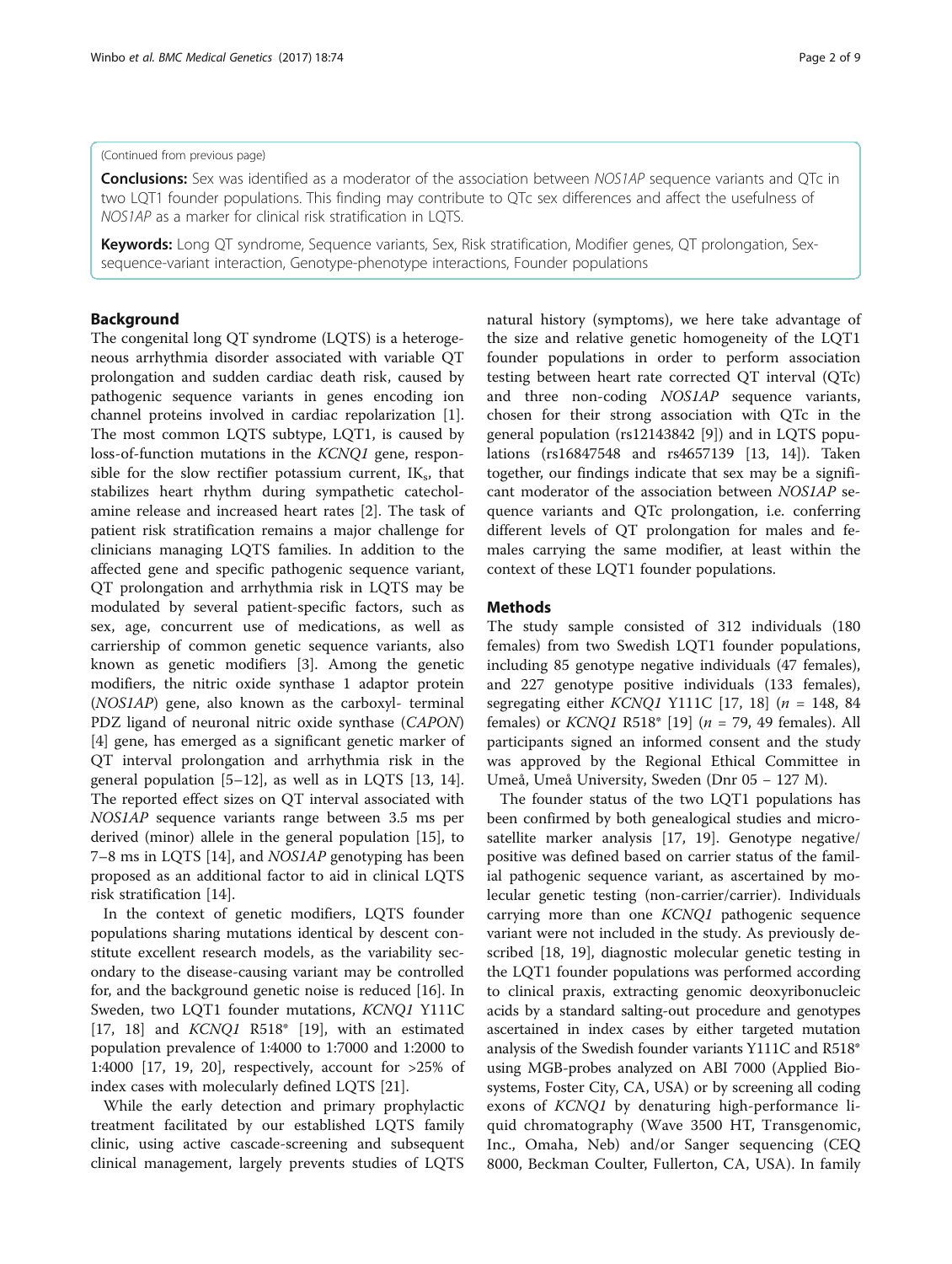members, carrier status was ascertained by Sanger sequencing (CEQ 8000, Beckman Coulter or ABI 3500xL Dx Genetic Analyzer, Applied Biosystems) or targeted mutation analysis of the identified pathogenic sequence variants using MGB-probes analyzed on ABI 7000 (Applied Biosystems, Foster City, CA, USA).

#### Analysis of NOS1AP sequence variants

All study participants were genotyped for three previously published sequence variants located in the 5′ upstream regulatory region of the NOS1AP gene; rs12143842, rs16847548 and rs4657139, using MGBprobes analyzed on ABI 7000 (Applied Biosystems, Foster City, CA, USA). The rs-numbers for denoting the sequence variants were obtained from the dbSNP database [\(www.ncbi.nlm.nih.gov/projects/SNP](http://www.ncbi.nlm.nih.gov/projects/SNP)). Ancestral (major) and derived (minor) alleles were denoted as "A" and "a", respectively (AA- major homozygote, Aa- heterozygote, aa- minor homozygote).

# Electrocardiographic measurements

QT interval duration was measured on 50 mm/s standard 12- lead electrocardiograms, obtained from medical records, recorded in absence of beta-blocker therapy, when available. Electrocardiograms were duplicated, coded and assessed on two separate occasions by one experienced observer. QT intervals were measured manually, preferably in lead II as a mean of at least three consecutive QT intervals, and corrected for heart rate by Bazett's formula ( $QT/\sqrt{R-R}$ ), using the mean of the R-R intervals preceding the measured beats. The mean of the two QTc values was used in the subsequent analyses.

#### Statistical analyses

Data were summarized and presented as total number plus percentage for proportions, and mean ± standard deviation for continuous variables. Pearson correlations  $(x<sup>2</sup>$  test) were calculated between continuous variables/ covariates and results presented with correlation coefficient (r) and associated  $p$ -value. For the repeated QTc measurements, the mean difference between the two measurements (expressed as mean ± standard deviation, median) and the intra-observer coefficient of variation (standard deviation of the mean/ mean standard error × 100) was calculated and expressed in percent. For association analyses between NOS1AP sequence variants and QTc, a minor allele frequency of >0.1 for each NOS1AP sequence variant was set as a cut-off for inclusion in association analysis, to limit the risk of a type 1 error.  $NOSIAP$  genotypes were coded as  $AA = 0$ ,  $Aa = 1$  and aa = 2 (additive model) and  $AA = 0$ , Aa or aa = 1 (dominant model). The effect of NOS1AP sequence variants on KCNQ1 QTc was assessed by linear regression, using a dominant model and results presented with correlation

coefficient (r) and unstandardized beta coefficients presented with associated standard error and associated p-value. As sex differences were apparent from visual inspection of the data, a multiplicative interaction term between NOS1AP genotype and sex was calculated and assessed by  $x^2$  test, and separate sex-stratified linear regression analyses performed. A priori power calculations stated that at least 223 participants would have to be included in order to be able to detect a difference in QTc of 6 ms or more (statistical power 80%, alpha 0.05), using QTc means and standard deviations from our previously published clinical founder population data [[18, 19](#page-7-0)]. Consequently, the entire study population, and the subgroup genotype positives, satisfied this criterion. For the sex stratified analyses, the study was powered to detect differences in QTc >7 ms (females) and >8 ms (males).

Due to the non-independence among family members in the two included founder populations [\[22\]](#page-7-0), multivariable analyses of variance were performed using pedigree-based measured genotype association analysis. As previously described [\[23\]](#page-7-0), relatedness data for the measured genotype association analysis, i.e. identity by descent pedigrees, were constructed by a best estimate approach using previously published genealogical and microsatellite data for all included families [\[17, 19\]](#page-7-0). The measured genotype approach [[24](#page-7-0), [25](#page-7-0)], estimates genotype-specific trait means in large pedigrees by a fixed-effects model. To control for effects of multiple covariates an initial maximum likelihood model was constructed for the primary trait QTc and covariates NOS1AP genotype (dominant model, AA = 0, Aa and aa = 1),  $KCNQ1$  genotype (positive/negative), sex, and age at electrocardiogram, as well as interaction terms between sex and included covariates. Sex stratified analyses included the covariates NOS1AP genotype, KCNQ1 genotype and age at electrocardiogram. For each analysis, a final restricted model was constructed comprising covariates with a  $p$  value <0.1. For the final models, the polygenic heritability and associated  $p$ -value (H2r: corresponding to the proportion of the phenotype variance in a trait that is attributable to the additive effects of genes), the proportion of variance caused by the covariates, and the residual kurtosis (within normal range if <0.8) were calculated. For analyses with a residual kurtosis >0.8 the tdist command was used to normalize data. For all covariates included in the final model, beta coefficients (corresponding to the effect size on QTc predicted by the model) were calculated.

For all analyses, a two-tailed  $p$  value of <0.05 was considered statistically significant. Statistical analyses were performed with SPSS 23.0 (Statistical Package for Social Sciences, SPSS Inc., Chicago, Ill) and Sequential Oligogenic Linkage Analysis Routines software (SOLAR) [[26](#page-7-0)] available at<http://solar-eclipse-genetics.org>.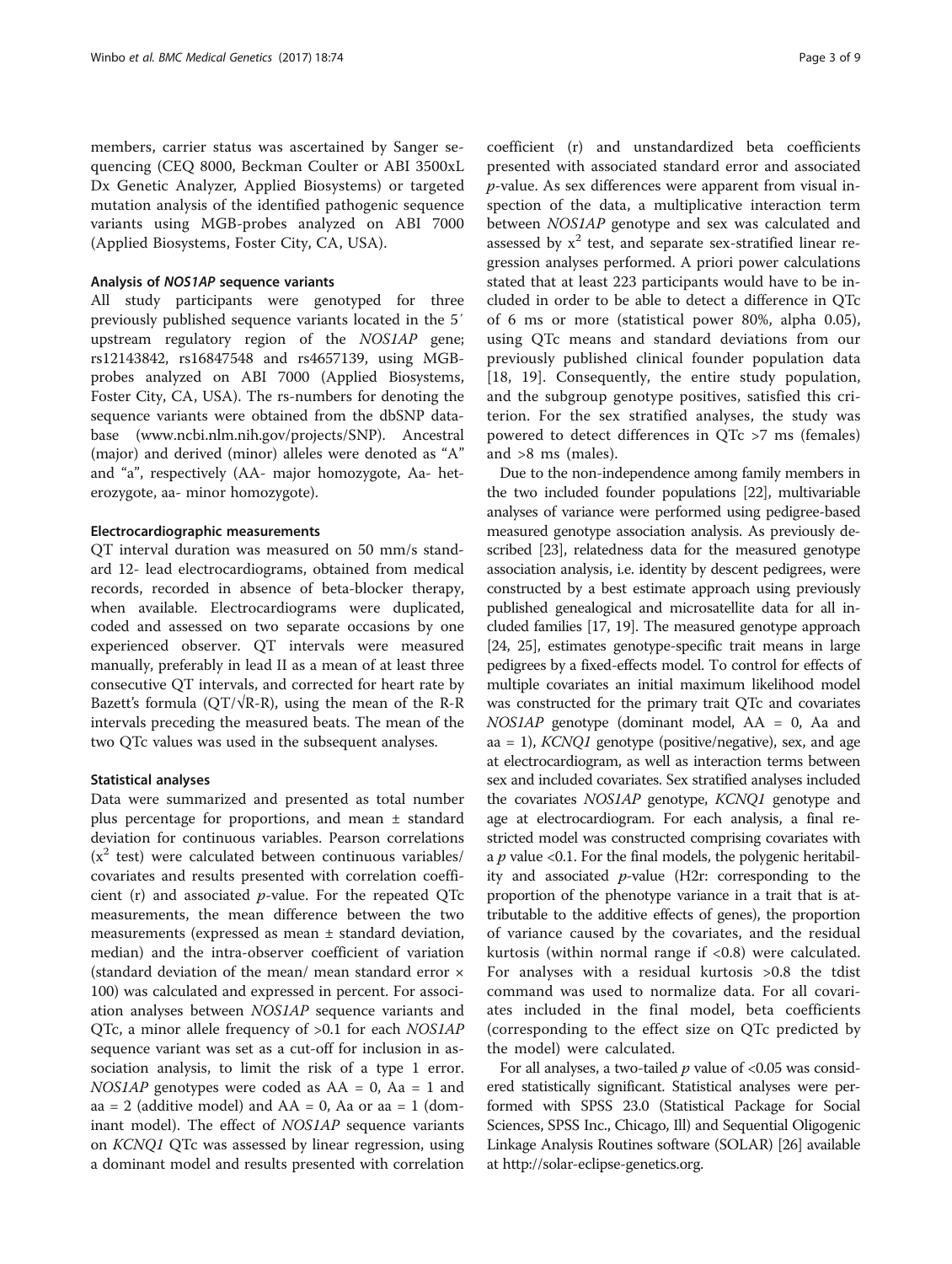#### Results

#### QTc variability in two LQT1 founder populations

An overview of the study sample, with regards to genotype, sex, age at the electrocardiographic recording and mean QTc, is summarized in Table 1. Electrocardiograms were available for all 312 participants (227 genotype positive and 85 genotype negative). For the repeated QTc measurements, the mean difference between the two measurements was  $2.7 \pm 9$  ms, median 2.0 ms, standard error 0.5, with an intra-observer coefficient of variation of 0.17%. A substantial variance in mean QTc was seen throughout the study population; all participants  $464 \pm 38$  ms, genotype positive  $476 \pm 36$  ms (Y111C  $483 \pm 34$  ms; R518\*  $462 \pm 34$  ms) and genotype negative 433 ± 24 ms (Table 1). As expected, female sex correlated with longer QTc in all genotype groups (all  $r = 0.238$ ,  $p < 0.001$ , genotype positive  $r = 0.251$ ,  $p < 0.001$ , genotype negative  $r = 0.303$ ,  $p = 0.005$ ), with effect sizes, as calculated by linear regression, ranging from +14 ms (Y111C genotype positive), +15 ms (genotype negatives) to  $+18$  ms (all genotype positives) to  $+30$  ms (R518\* genotype positive), as compared to the males of the same genotype.

# Single covariate analyses for NOS1AP sequence variants and QTc

All three studied NOS1AP sequence variants had a minor allele frequency  $> 0.1$  (0.3–0.4) in the study population (Table 2). Two of the three studied NOS1AP sequence variants (rs12143842 and rs16847548, in a strong and significant linkage,  $r = 0.882$ ,  $p < 0.001$ ) showed significant association with QTc prolongation in the study population, whereas rs4657139 did not. For rs12143842 and rs16847548, carriership of an increasing number of derived alleles was positively correlated with QTc prolongation in the study population ( $r = 0.113$ ,  $p = 0.046$ , and  $r = 0.124$ ,  $p = 0.028$ , respectively). By single covariate regression analysis, carriership of one or more derived alleles was associated with a + 12 ms  $(rs12143842, p = 0.01)$  and  $+10$  ms  $(rs16847548,$  $p = 0.02$ ) QTc prolongation, respectively, in genotype positives. Due to the strong linkage between rs12143842 and rs16847548, stratified analyses for KCNQ1 genotype,

Table 1 Overview of the Swedish LQT1 founder study population

|                   | N (% females) | Age at ECG (years) | QTc (ms)     |
|-------------------|---------------|--------------------|--------------|
| All participants  | 312 (58)      | $31 \pm 22$        | $464 \pm 38$ |
| Genotype positive | 227 (59)      | $31 + 21$          | $476 + 36$   |
| KCNQ1 Y111C       | 148 (57)      | $32 + 22$          | $483 + 34$   |
| KCNQ1 R518*       | 79 (62)       | $79 + 19$          | $462 + 34$   |
| Genotype negative | 85 (55)       | $33 \pm 23$        | $433 \pm 24$ |
|                   |               |                    |              |

| Table 2 Allele frequencies for three non-coding sequence    |
|-------------------------------------------------------------|
| variants in the upstream 5' regulatory region of the NOS1AP |
| gene, analysed in two LQT1 founder populations              |

| Sequence variant | Alleles (A/a) | Genotype  | N(%      | <b>MAF</b> |
|------------------|---------------|-----------|----------|------------|
| rs12143842       | CЛ            | CC        | 150 (48) | 0.3        |
|                  |               | CT        | 135 (43) |            |
|                  |               | TT        | 27(9)    |            |
| rs16847548       | T/C           | π         | 154 (49) | 0.3        |
|                  |               | TC.       | 137 (44) |            |
|                  |               | CC        | 20(6)    |            |
| rs4657139        | T/A           | TT        | 124 (40) | 0.4        |
|                  |               | <b>TA</b> | 148 (47) |            |
|                  |               | AA        | 39 (13)  |            |

A ancestral or major allele, a derived or minor allele, MAF minor allele frequency

(genotype positives, Y111C carriers, R518\* carriers and genotype negatives), were performed for the NOS1AP sequence variant with the strongest association to QTc prolongation, rs12143842, Table [3](#page-4-0). In summary, in the study population carriership of one or more derived rs12143842 alleles was associated with moderate QTc prolongation, either significant or approaching significance, across all genotype groups  $(+9 \text{ ms to } +13 \text{ ms}, \text{top})$ third of Table [3](#page-4-0)).

# Sex as a moderator of the association between NOS1AP sequence variants and QTc

Based on visual inspection of the data, sex interaction effects were suspected. A multiplicative interaction term for sex and rs12143842 was calculated, revealing a significant sex-sequence variant interaction,  $r = 0.892$ ,  $p < 0.001$  (rs16847548  $r = 0.944$ ,  $p < 0.001$ ).

Notably, when performing sex stratified analyses, there was no correlation between the number of rs12143842 derived alleles carried and QTc prolongation in females  $(AA = 470 \pm 32, Aa = 477 \pm 36, aa = 451 \pm 30,$  $r = -0.031$ ,  $p = 0.7$ ), while in males the expected pattern of increasing QTc with a higher burden of derived alleles was seen (AA =  $445 \pm 35$ , Aa =  $459 \pm 35$ , aa =  $479 \pm 65$ ,  $r = 0.265$ ,  $p = 0.02$ ). In genotype-positive participants the corresponding results were  $r = 0.007$ ,  $p = 0.9$  for females, and  $r = 0.262$ ,  $p = 0.01$  for males, and similar trends were seen in genotype-negatives.

Using a dominant model, the above finding was reproduced across all KCNQ1 genotype groups, as presented in the bottom two thirds of Table [3](#page-4-0), detailing the results of the sex- and genotype stratified single covariate regression analyses for rs12143842 and QTc length in the LQT1 founder populations. Carriership of one or more derived rs12143842 alleles showed no significant association with QTc length in founder population females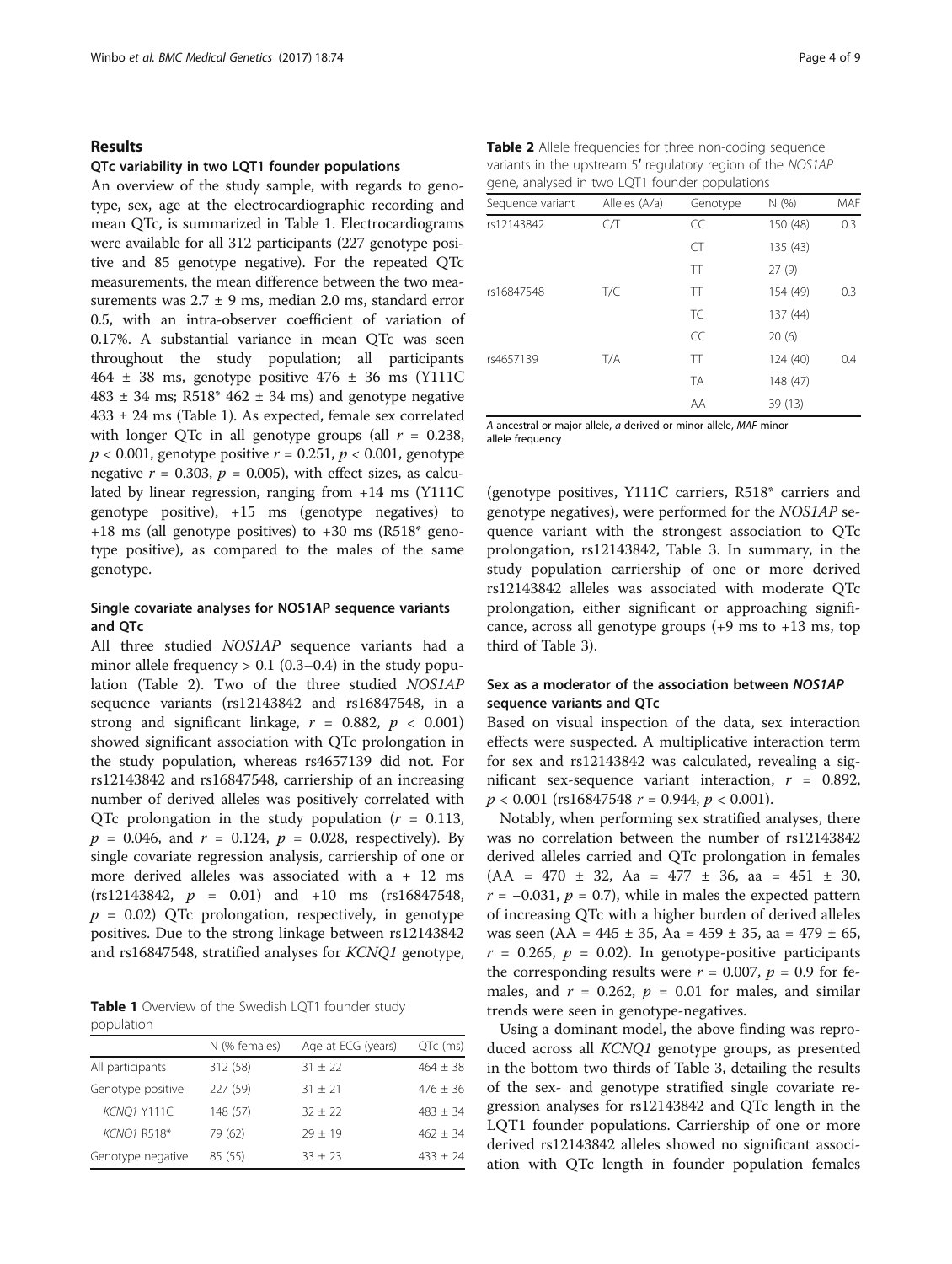| Page 5 of 9 |
|-------------|
|-------------|

| Study population          | $\mathsf{N}$ | AAN | AA QTc <sup>a</sup> | Aa/aa N | Aa/aa QTc <sup>a</sup> | Effect <sup>b</sup> | $P^C$ |
|---------------------------|--------------|-----|---------------------|---------|------------------------|---------------------|-------|
| All participants          | 312          | 150 | $458 \pm 35$        | 162     | $469 \pm 40$           | $+11(4)$            | 0.011 |
| All genotype positive     | 227          | 109 | $470 \pm 33$        | 118     | $481 \pm 37$           | $+12(5)$            | 0.013 |
| <b>All Y111C</b>          | 148          | 73  | $476 \pm 29$        | 75      | $489 \pm 33$           | $+13(6)$            | 0.014 |
| All $R518^a$              | 79           | 36  | $457 \pm 36$        | 43      | $467 \pm 32$           | $+10(8)$            | 0.211 |
| All genotype negative     | 85           | 41  | $428 \pm 23$        | 44      | $437 \pm 25$           | $+9(5)$             | 0.090 |
| All females               | 180          | 82  | $470 \pm 32$        | 98      | $473 \pm 37$           | $+4(5)$             | 0.458 |
| Genotype positive females | 133          | 62  | $480 \pm 28$        | 71      | $486 \pm 31$           | $+6(5)$             | 0.244 |
| Y111C females             | 84           | 39  | $484 \pm 25$        | 45      | $493 \pm 28$           | $+9(6)$             | 0.122 |
| R518 <sup>ª</sup> females | 49           | 23  | $473 \pm 34$        | 26      | $474 \pm 35$           | $+1(10)$            | 0.926 |
| Genotype negative females | 47           | 20  | $437 \pm 21$        | 27      | $440 \pm 28$           | $+3(7)$             | 0.702 |
| All males                 | 132          | 68  | $445 \pm 35$        | 64      | $463 \pm 43$           | $+18(7)$            | 0.009 |
| Genotype positive males   | 94           | 47  | $456 \pm 33$        | 47      | $474 \pm 44$           | $+18(8)$            | 0.028 |
| Y111C males               | 64           | 34  | $467 \pm 31$        | 30      | $485 \pm 49$           | $+18(10)$           | 0.080 |
| R518 <sup>ª</sup> males   | 30           | 13  | $428 \pm 23$        | 17      | $456 \pm 26$           | $+27(9)$            | 0.007 |
| Genotype negative males   | 38           | 21  | $419 \pm 21$        | 17      | $431 \pm 18$           | $+12(7)$            | 0.060 |

<span id="page-4-0"></span>Table 3 Association testing between NOS1AP rs12143842 and QTc, stratified by genotype and sex, in two LQT1 founder populations

AA- ancestral rs12143842 genotype, Aa/aa- carrier of one or two derived/minor rs12143842 alleles, respectively

<sup>a</sup>Manually measured on 12-lead resting electrocardiograms and heart rate corrected using Bazett's formula, in ms<br><sup>b</sup>The effect on OTe in ms if baving one or more re12142842 miner alleles (a) as compared to apsetted genetu

 $b$ The effect on QTc, in ms, if having one or more rs12143842 minor alleles (a), as compared to ancestral genotype (AA), i.e. unstandardized beta coefficient, followed by standard error in parenthesis

As calculated by linear single covariate regression analysis (in bold when significant at the <0.05 level)

irrespective of KCNQ1 genotype, while a significant QTc prolongation between +18 ms to +27 ms was seen in males (all males, genotype positive males, and R518\* males), and similar trends were present in Y111C males and genotype negative males (Table 3).

A QTc >500 ms was noted for 24/180 (13%) of females and 9/132 (7%) of males. To test whether the higher prevalence of marked QTc prolongation in females was a confounding factor (i.e. skewing QTc means), we performed correlation analyses between rs12143842 and QTc excluding participants with a QTc >500 ms. This did not improve the non-significant correlation between rs12143842 and QTc in females, but strengthened the correlation between rs12143842 and QTc for males (correlation  $r = 0.268$ ,  $p = 0.003$ , effect size +14 ms,  $p = 0.003$  in the regression analysis).

## Multivariable measured genotype association analyses in the LQT1 founder populations

Due to the founder status of the included populations, the association between NOS1AP genotype and QTc prolongation in the study population was further analysed by measured genotype association analysis, adjusting for relatedness in the LQT1 founder populations, as well as covariates KCNQ1 genotype, sex, age at electrocardiogram, and sex-covariate interactions. As expected, QTc as a trait demonstrated significant heritability, with a heritability measure (H2r) of 0.48,  $p < 0.0001$ . Separate associations between QTc prolongation and rs12143842

 $(+18 \text{ ms}, p = 0.0007)$  and rs16847548  $(+17 \text{ ms},$  $p = 0.006$ ) were verified by multivariable measured genotype association analysis, correcting for relatedness, KCNQ1 genotype, sex, sex\*covariate interaction and age at the electrocardiographic recording. No significant association was seen for rs4657139. As rs12143842 and rs16847548 showed significant linkage  $(r = 0.882,$  $p \sim 0.001$ ), the *NOS1AP* sequence variant with the strongest association to QTc prolongation in the founder populations, rs12143842, was included in the final model (Table [4\)](#page-5-0). Taken together, all significant covariates in the final relatedness-adjusted model (KCNQ1 genotype, rs12143842 genotype, sex and sex\*rs1214382 interaction) explained 31% of QTc variance in the study population (Table [4\)](#page-5-0).

Importantly, when performing sex stratified multivariable measured genotype association analyses in the study population (including covariates NOS1AP genotype, KCNQ1 genotype and age at electrocardiogram) and adjusting for relatedness, neither rs12143842 nor rs16847548 were associated with QTc prolongation in females ( $p = 0.16$  for either sequence variant), whereby the final multivariable model explaining QT variance included only covariates KCNQ1 genotype and age at electrocardiogram. In females, increasing age was significantly associated with QTc prolongation, with the model predicting a + 0.22 ms increase in QTc per added year of age,  $p = 0.02$ , Table [4.](#page-5-0) In males, there was a significant association between NOS1AP sequence variant rs12143842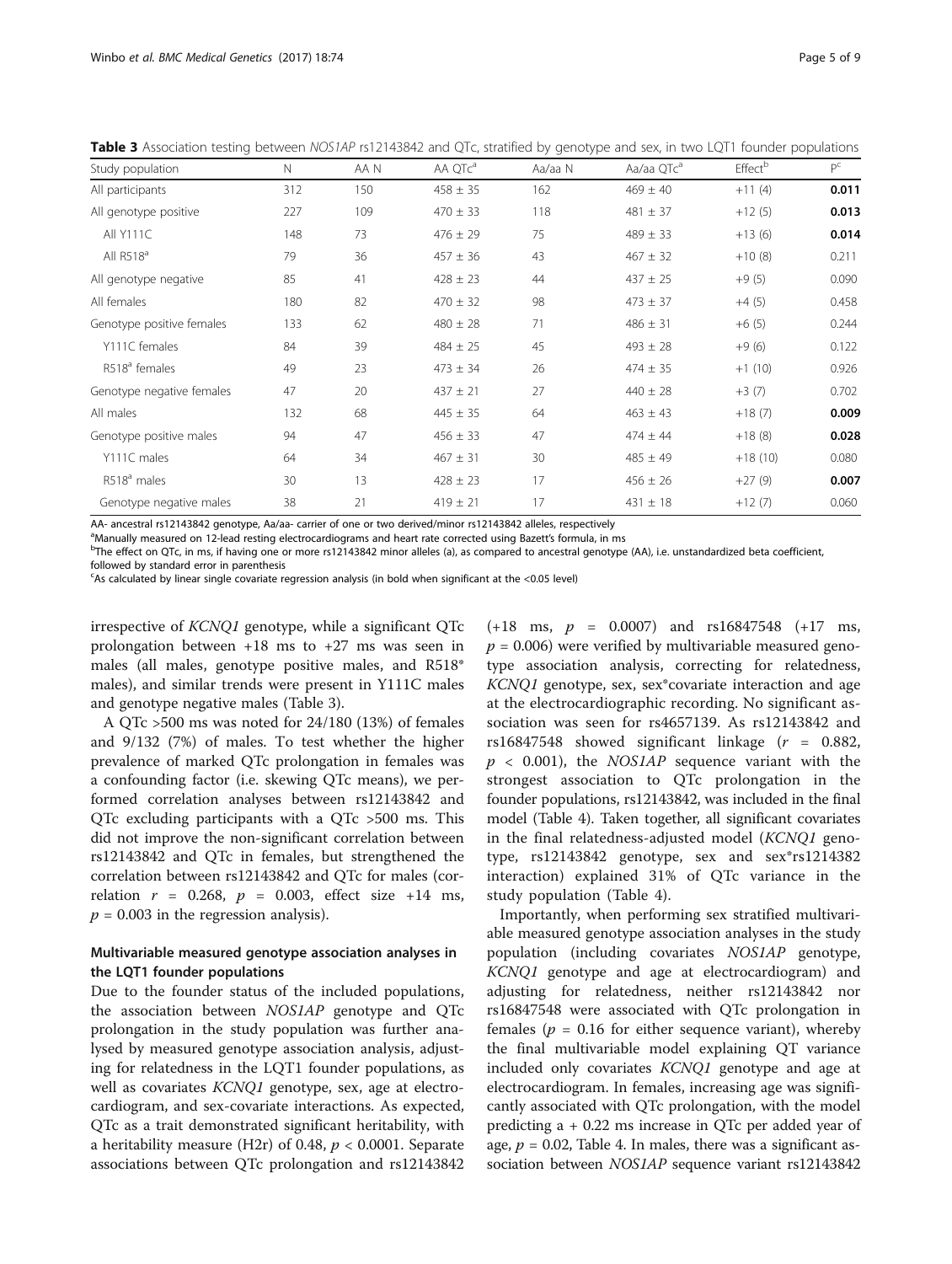<span id="page-5-0"></span>

| <b>Table 4</b> Final restricted maximum likelihood model, using |
|-----------------------------------------------------------------|
| pedigree-based measured genotype association, explaining        |
| variance in QTc in the LQT1 founder populations                 |

| Covariates <sup>a</sup>                      | Beta    | SF. | $P$ -value $b$        |
|----------------------------------------------|---------|-----|-----------------------|
| In the entire study population ( $n = 312$ ) |         |     |                       |
| KCNQ1 genotype (positive)                    | +47     | 3.9 | $2.0 \times 10^{-13}$ |
| rs12143842 (Aa or aa)                        | $+18$   | 5.4 | 0.0007                |
| Sex (female)                                 | $+23$   | 4.9 | 0.004                 |
| Sex*rs12143842 interaction                   | -12     | 6.7 | 0.08                  |
| Proportion of variance explained             |         |     | 32%                   |
| In females ( $n = 180$ )                     |         |     |                       |
| KCNQ1 genotype (positive)                    | $+44$   | 4.9 | $6.4 \times 10^{-17}$ |
| Age at electrocardiogram (per year)          | $+0.22$ | 0.1 | 0.02                  |
| Proportion of variance explained             |         |     | 31%                   |
| In males ( $n = 132$ )                       |         |     |                       |
| KCNQ1 genotype (positive)                    | $+47$   | 6.1 | $5.6 \times 10^{-11}$ |
| rs12143842 (Aa or aa)                        | $+19$   | 6.0 | 0.002                 |
| Proportion of variance explained             |         |     | 23%                   |

Beta- unstandardized beta coefficient (~effect size, ms), SE- standard error <sup>a</sup>Inclusion criteria in final model  $p < 0.1$  (interactions sex\*KCNQ1 genotype and sex\*age at electrocardiogram were excluded from all models, rs12143842 was not significantly associated with QTc in females ( $p = 0.16$ ) and excluded from the final model, increasing age at electrocardiogram was significantly associated with a longer QTc in females only)

<sup>b</sup>Calculated by pedigree-based measured genotype association analysis using SOLAR software (solar-eclipse-genetics.org)

and QT prolongation  $(+19 \text{ ms}, p = 0.002)$ . The corresponding results for rs16847548 was  $+8$  ms,  $p = 0.02$ . In males, the final relatedness-adjusted multivariable model, including NOS1AP and KCNQ1 genotype, but not age at electrocardiogram, explained 23% of QTc variance (20% for rs16847548), Table 4.

#### **Discussion**

We used a pedigree-based measured genotype association analysis to study the association between QTc prolongation and three previously published NOS1AP sequence variants, chosen for their strong association with QTc in LQTS and normal populations, in two large Swedish LQT1 founder populations, revealing a significant association for rs12143842 and rs16847548, but not rs4657139. As in the general population [\[9](#page-7-0)], the strongest association to QTc in the LQT1 founder populations was seen for rs12143842. Importantly, sex was revealed as a significant moderator of the association between NOS1AP sequence variants and QTc in the LQT1 founder populations, across all genotype groups. In a multivariable analysis, correcting for KCNQ1 genotype, age at electrocardiogram and relatedness, one or more derived rs12143842 alleles predicted a + 19 ms QTc prolongation ( $p = 0.002$ ) in males only, while no significant association with QTc prolongation was seen in females (where KCNQ1 genotype and age were the only covariates significantly associated with QTc). This is the first study reporting significant sex-NOS1AP sequence variant interactions in LQTS, suggesting rs12143842 and rs16847548 might not be sex neutral risk markers.

Sequence variants in the 5′ upstream regulatory region of the NOS1AP gene were first identified as significant genetic modifiers of QT duration in a population-based genome wide association study, and remain among the strongest QT modifiers identified in the general population. [\[6](#page-7-0), [15](#page-7-0)] The exact mechanisms and specific causative sequence variant(s) remain to be defined, whereby significantly associated variants are typically linked, such as the rs12143842 and rs16847548 variants in this study.

Mechanistically, NOS1AP overexpression shortens repolarization via decreased L-type calcium currents and increased rapid rectifier potassium currents  $(IK_r)$  in isolated ventricular cardiomyocytes [[27](#page-7-0)], providing a rationale for how NOS1AP sequence variants could modulate QT interval in humans, and specifically in LQT1, where the dependence on  $IK_r$  to compensate for LQT1-related  $IK_s$  reduction is enhanced [\[28](#page-7-0)].  $NOSIAP$  variants causing loss-of-function NOS1AP effects would thus be expected to prolong repolarization, corresponding to an increased QTc in LQT1 and possibly also in genotype negatives as suggested in this study and in previous population studies [[9\]](#page-7-0). Moreover, emerging data from studies on male rats identify NOS1AP as an important modifier of sympathetic tone in cardiac neurons, a mechanism that may be of specific importance in LQT1 [[29, 30](#page-7-0)]. However, importantly, so far, all animal studies into NOS1AP function seem to have been performed in male animals (standard).

The first association testing regarding NOS1AP variants in LQTS patients was performed in carriers of the KCNQ1 A341V pathogenic variant ( $n = 205$ ) from a South African founder population, reporting a significant association between variants rs4657139 and rs16847548 and the probability of having a QTc in the top 40%  $(rs4657139, p = 0.03; rs16847548, p = 0.03)$  [[13\]](#page-7-0). No significant association between derived NOS1AP sequence variants and scalar QTc prolongation was seen, a finding that was interpreted as secondary to the sample size [[13\]](#page-7-0). A larger study based on a prospective LQTS register including 901 genotype positive individuals, reported a significant association between rs4657139 and rs16847548 and QTc (+7 ms,  $p < 0.05$  and +8 ms,  $p < 0.01$ , respectively). None of the previous studies on NOS1AP variants in LQTS populations have reported sex stratified data, nor commented on sex specific effects (or lack thereof)  $[13, 14]$  $[13, 14]$  $[13, 14]$  $[13, 14]$ . Notably, the average effect size on QTc for the NOS1AP sequence variants in the Swedish LQT1 founder populations, without sex-stratification (+11 ms for rs12143842 and +7 ms for rs16847548) is similar to previously published effect sizes [\[13](#page-7-0), [14](#page-7-0)].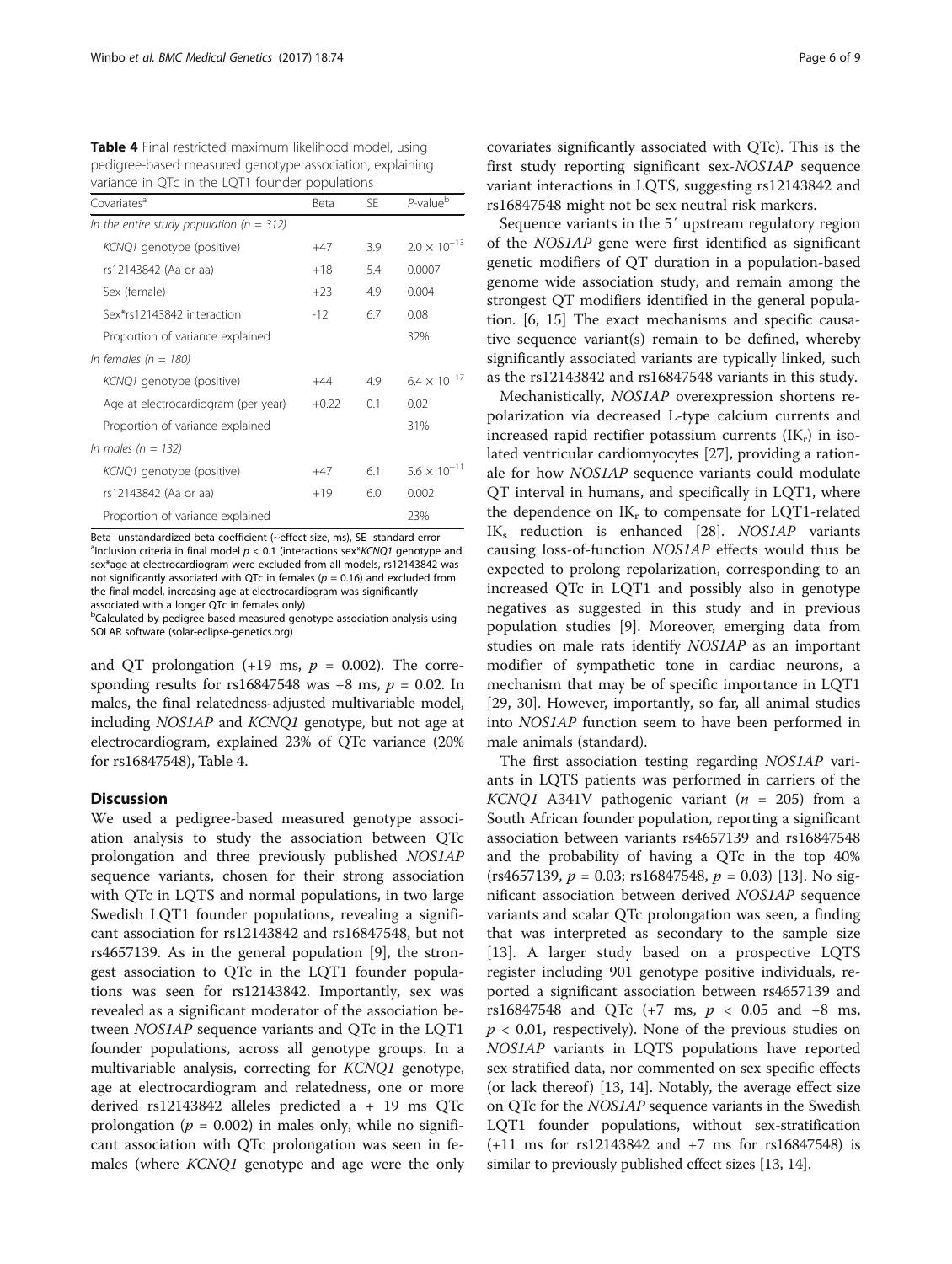Sex-sequence variant interactions for NOS1AP have been reported in the population-based GRAPHIC study  $(n = 919$  females, 918 males), where the derived allele of NOS1AP rs10494366 significantly prolonged QTc by +5 ms in females only  $(p = 8 \times 10^{-7})$ , sex-sequence variant interaction term  $p = 0.025$  [\[8](#page-7-0)]. Significant malespecific effects on QT duration for genetic modifiers have been reported previously: in Israeli families carriership of the KCNE1 G38S sequence variant (rs1805127) was associated with  $a + 22$  ms QTc prolongation in males only ( $p = 0.007$ ) [[31](#page-7-0)]; in a First Nations *KCNQ1* founder population the combined genotype L353 L\*V250 M was associated with  $a + 35$  ms QTc prolongation in males only  $(p = 0.003)$  [[32](#page-8-0)]; and in the Finnish *KCNQ1* G589D founder population ( $n = 279$  females, 213 males), carriership of the KCNE1 D85N sequence variant (rs1805128) was associated with  $a + 26$  ms QTc prolongation in males only ( $p = 0.003$ , sex-sequence variant interaction term  $p = 0.028$  [[33](#page-8-0)].

The potential mechanisms underlying this apparent sex-specific moderation of QT prolongation by certain genetic modifiers, in this study NOS1AP sequence variants, remains to be elucidated. It is well established that sex influences QTc in an age dependent manner in both LQTS and the general population [[34\]](#page-8-0). This has mainly been attributed to the modulating effects of androgens and oestrogens whose levels naturally differ between the sexes as well as over time. Expression-levels of KCNQ1 and KCNH2 have been shown to differ in an age-andsex dependent manner when studied in independent LQTS families ( $n = 163$ , whereof 98 LQTS patients), including significantly different mRNA levels in children, adults and adults over the age of 55 years [\[35](#page-8-0)]. Interestingly, significantly lower KCNQ1 and KCNH2 mRNA levels were detected in male LQTS patients as compared to females ( $p = 0.0084$ ;  $p = 0.035$ ), possibly indicating an increased vulnerability in LQTS males to effects of NOS1AP loss-of-function sequence variants affecting repolarization reserve.

With regards to limitations, in the present study, the effects of multiple covariates on QTc, including NOS1AP genotype, KCNQ1 genotype, sex, and age were assessed in the pedigree-based measured genotype association analysis, however, as the study population is relatively young (mean age  $31 \pm 22$  years) and otherwise healthy, the model did not include additional covariates, such as obesity or drug use (medical or other), which may influence QTc. Also, while effects of derived rs12143842 and rs16847548 sequence variants on QTc were significant in males only and effect sizes significantly larger in males as compared to females, the general trend of derived alleles was consequently QT prolonging in all participants of all genotype groups. As the sex stratified analyses were powered to detect effects on QTc >7 ms,

the lack of significance for the mean prolonging effect of  $~4$  ms in females (similar to that seen in the general population [\[15](#page-7-0)]) may well be due to sample size, i.e. indicating a moderating effect for sex on effect size per se, rather than an isolated male-specific effect. Still, it is notable that, in this study, across the genotype groups, the significant male effects of NOS1AP sequence variants on QTc are approximately double that of the group mean, and more than three times that of the females. Clearly, to formally assess small effects, or to test interactions of sex and sequence variants by age groups, i.e. in relation to possible complex effects secondary to sex hormones throughout life, a larger sample size is needed.

In summary, further studies on possible interactions between sex and sequence variants in basic science models as well as heterogeneous LQTS samples are needed to elucidate underlying mechanisms as well as whether our finding is specific to these founder populations or generalizable to the LQT1/LQTS populations, especially as NOS1AP sequence variants are emerging as markers not only for QT prolongation but also clinical risk stratification for LQTS families [[13, 14](#page-7-0), [36](#page-8-0)]. In this context, the need for further study of possible sex differences in NOS1AP sequence variant effects prior to using these markers for general clinical risk stratification becomes evident.

#### Conclusions

In this study, sex was identified as a moderator of the association between NOS1AP sequence variants and QTc prolongation in two LQT1 founder populations. This finding may be of significance when applying NOS1AP genotype to clinical risk stratification, as our data suggests that the effects of this risk marker on QTc are not sex neutral.

#### Abbreviations

CAPON: Carboxyl- terminal PDZ ligand of neuronal nitric oxide synthase; IK,: Rapid rectifier potassium current (KCNH2-gene encoded); IK,: Slow rectifier potassium current; KCNE1: Gene, encoding beta-subunit of the voltage gated Kv.7.1 channel protein; KCNQ1: Gene, encoding the alfa-subunit of the voltage-gated Kv.7.1 channel protein; LQT1: Long QT syndrome type 1; LQTS: Long QT syndrome; NOS1AP: Nitric oxide synthase 1 adaptor protein gene

#### Acknowledgements

We thank Charlotte Andersson, Christina Bergsdorf, Kristina Cederquist, Elin Ek, Susann Haraldsson and Jenni Jonasson, Department of Medical Biosciences, Medical and Clinical Genetics, Umeå University, Umeå, Sweden, for expert technical assistance.

We finally thank Ulla-Britt Diamant, Heart Centre, Umeå University Hospital and Centre for Cardiovascular Genetics, for invaluable genealogical input when originally constructing the identity-by-descent-pedigrees.

#### Funding

This work was supported by the The Swedish Research Council, the Swedish Heart-Lung Foundation, the medical faculty at Umeå University and the Northern County Councils Cooperation Committee.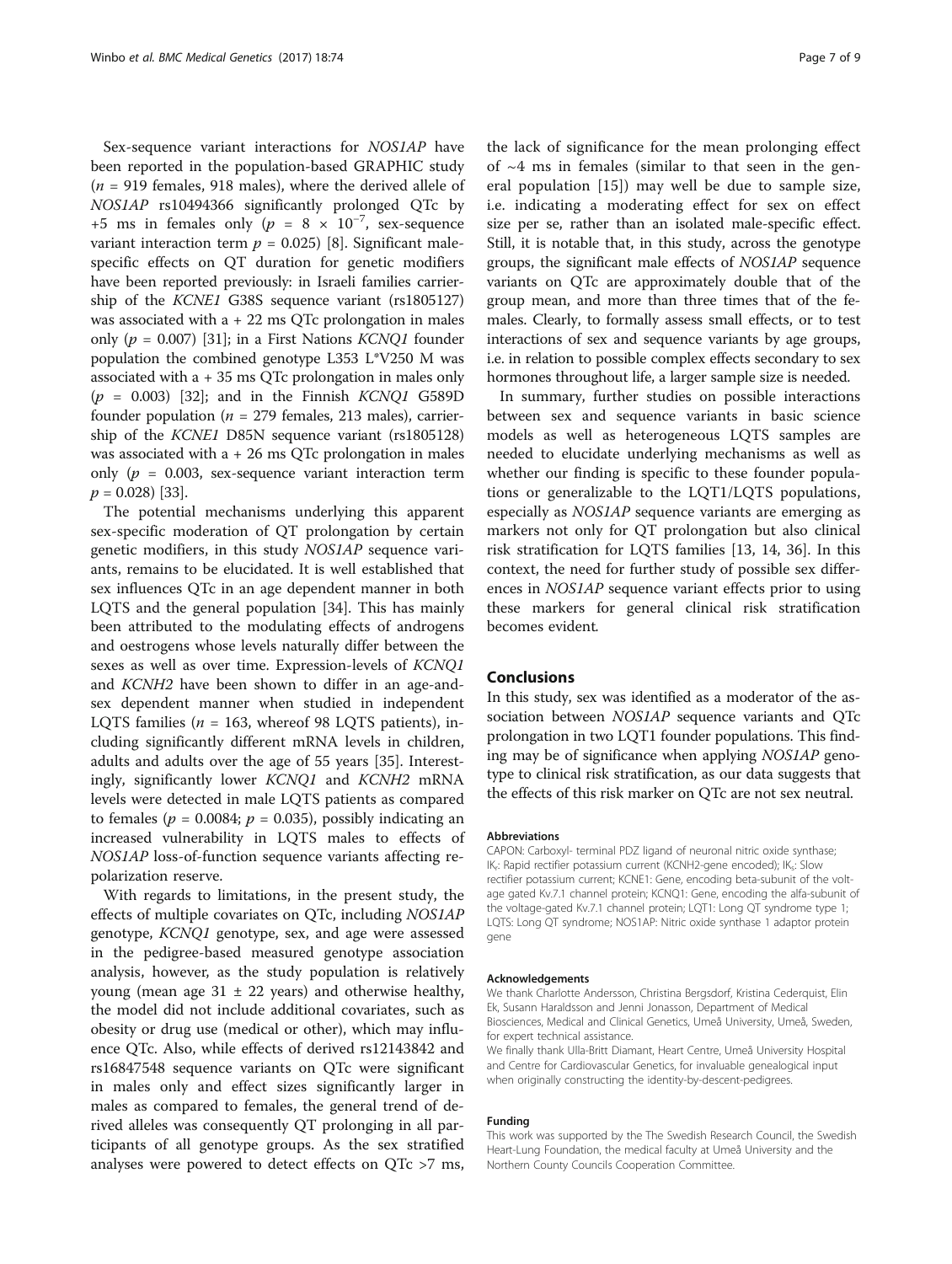#### <span id="page-7-0"></span>Availability of data and materials

The datasets used and/or analysed during the current study available from the corresponding author on reasonable request.

#### Authors' contributions

AW and AR designed the study. AR, ELS and SJ collected the bulk of the patient data. ELS, AN and IMV guided the choice of included variants. IMW performed the NOS1AP genotyping. AW performed all manual electrocardiographic measurements, and analysed and interpreted all genotype and patient data. AW and JP designed and encoded the identity by descent pedigrees and performed the statistical analyses. AW wrote the manuscript. All authors read and approved the final manuscript.

#### Ethics approval and consent to participate

Participants, or their legal guardian, signed an informed consent and the study was approved by the Regional Ethical Review Board in Umeå, Sweden (Dnr 05-127 M).

#### Consent for publication

Not applicable.

#### Competing interests

The authors declare that they have no competing interests.

#### Publisher's Note

Springer Nature remains neutral with regard to jurisdictional claims in published maps and institutional affiliations.

#### Author details

<sup>1</sup>Department of Clinical Sciences, Pediatrics, Umeå University, 90187 Umeå, Sweden. <sup>2</sup>Department of Physiology, University of Auckland, Auckland, New Zealand. <sup>3</sup>Department of Immunology, Genetics and Pathology, Science for Life Laboratory, Uppsala University, Uppsala, Sweden. <sup>4</sup> Department of Medical Biosciences, Medical and Clinical Genetics, Umeå University, Umeå 90185, Sweden. <sup>5</sup>Department of Public Health and Clinical Medicine, Heart Centre, Umeå University, Umeå 90185, Sweden.

#### Received: 24 November 2016 Accepted: 6 July 2017 Published online: 18 July 2017

#### References

- 1. Schulze-Bahr E. Long QT syndromes: genetic basis. Cardiac Electrophysiology Clinics. 2012;4(1):1–16.
- 2. Barhanin J, Lesage F, Guillemare E, Fink M, Lazdunski M, Romey G. K (V) LQT1 and lsK (minK) proteins associate to form the I (Ks) cardiac potassium current. Nature. 1996;384(6604):78–80.
- 3. Schwartz PJ, Crotti L, Insolia R. Long-QT syndrome: from genetics to management. Circ Arrhythm Electrophysiol. 2012;5(4):868–77.
- 4. Jaffrey SR, Snowman AM, Eliasson MJ, Cohen NA, Snyder SH. CAPON: a protein associated with neuronal nitric oxide synthase that regulates its interactions with PSD95. Neuron. 1998;20(1):115–24.
- 5. Aarnoudse AJ, Newton-Cheh C, de Bakker PI, Straus SM, Kors JA, Hofman A, Uitterlinden AG, Witteman JC, Stricker BH. Common NOS1AP variants are associated with a prolonged QTc interval in the Rotterdam study. Circulation. 2007;116(1):10–6.
- 6. Arking DE, Pfeufer A, Post W, Kao WH, Newton-Cheh C, Ikeda M, West K, Kashuk C, Akyol M, Perz S, et al. A common genetic variant in the NOS1 regulator NOS1AP modulates cardiac repolarization. Nat Genet. 2006;38(6):644–51.
- Post W, Shen H, Damcott C, Arking DE, Kao WH, Sack PA, Ryan KA, Chakravarti A, Mitchell BD, Shuldiner AR. Associations between genetic variants in the NOS1AP (CAPON) gene and cardiac repolarization in the old order Amish. Hum Hered. 2007;64(4):214–9.
- 8. Tobin MD, Kahonen M, Braund P, Nieminen T, Hajat C, Tomaszewski M, Viik J, Lehtinen R, Ng GA, Macfarlane PW, et al. Gender and effects of a common genetic variant in the NOS1 regulator NOS1AP on cardiac repolarization in 3761 individuals from two independent populations. Int J Epidemiol. 2008; 37(5):1132–41.
- 9. Eijgelsheim M, Aarnoudse AL, Rivadeneira F, Kors JA, Witteman JC, Hofman A, van Duijn CM, Uitterlinden AG, Stricker BH. Identification of a common variant at the NOS1AP locus strongly associated to QT-interval duration. Hum Mol Genet. 2009;18(2):347–57.
- 10. Newton-Cheh C, Eijgelsheim M, Rice KM, de Bakker PI, Yin X, Estrada K, Bis JC, Marciante K, Rivadeneira F, Noseworthy PA, et al. Common variants at ten loci influence QT interval duration in the QTGEN study. Nat Genet. 2009; 41(4):399–406.
- 11. Marjamaa A, Newton-Cheh C, Porthan K, Reunanen A, Lahermo P, Vaananen H, Jula A, Karanko H, Swan H, Toivonen L, et al. Common candidate gene variants are associated with QT interval duration in the general population. J Intern Med. 2009;265(4):448–58.
- 12. Pfeufer A, Sanna S, Arking DE, Muller M, Gateva V, Fuchsberger C, Ehret GB, Orru M, Pattaro C, Kottgen A, et al. Common variants at ten loci modulate the QT interval duration in the QTSCD study. Nat Genet. 2009;41(4):407–14.
- 13. Crotti L, Monti MC, Insolia R, Peljto A, Goosen A, Brink PA, Greenberg DA, Schwartz PJ, George AL Jr. NOS1AP is a genetic modifier of the long-QT syndrome. Circulation. 2009;120(17):1657–63.
- 14. Tomas M, Napolitano C, De Giuli L, Bloise R, Subirana I, Malovini A, Bellazzi R, Arking DE, Marban E, Chakravarti A, et al. Polymorphisms in the NOS1AP gene modulate QT interval duration and risk of arrhythmias in the long QT syndrome. J Am Coll Cardiol. 2010;55(24):2745–52.
- 15. Arking DE, Pulit SL, Crotti L, van der Harst P, Munroe PB, Koopmann TT, Sotoodehnia N, Rossin EJ, Morley M, Wang X, et al. Genetic association study of QT interval highlights role for calcium signaling pathways in myocardial repolarization. Nat Genet. 2014;46(8):826–36.
- 16. Schwartz PJ. Sudden cardiac death, founder populations, and mushrooms: what is the link with gold mines and modifier genes? Heart Rhythm. 2011; 8(4):548–50.
- 17. Winbo A, Diamant UB, Rydberg A, Persson J, Jensen SM, Stattin EL. Origin of the Swedish long QT syndrome Y111C/KCNQ1 founder mutation. Heart Rhythm. 2011;8(4):541–7.
- 18. Winbo A, Diamant UB, Stattin EL, Jensen SM, Rydberg A. Low incidence of sudden cardiac death in a Swedish Y111C type 1 long-QT syndrome population. Circ Cardiovasc Genet. 2009;2(6):558–64.
- 19. Winbo A, Stattin EL, Nordin C, Diamant UB, Persson J, Jensen SM, Rydberg A. Phenotype, origin and estimated prevalence of a common long QT syndrome mutation: a clinical, genealogical and molecular genetics study including Swedish R518X/KCNQ1 families. BMC Cardiovasc Disord. 2014;14:22.
- 20. Winbo A, Stattin EL, Diamant UB, Persson J, Jensen SM, Rydberg A. Prevalence, mutation spectrum, and cardiac phenotype of the Jervell and Lange-Nielsen syndrome in Sweden. Europace. 2012;14(12):1799–806.
- 21. Stattin EL, Bostrom IM, Winbo A, Cederquist K, Jonasson J, Jonsson BA, Diamant UB, Jensen SM, Rydberg A, Norberg A. Founder mutations characterise the mutation panorama in 200 Swedish index cases referred for long QT syndrome genetic testing. BMC Cardiovasc Disord. 2012;12:95.
- 22. Almasy L, Warren DM. Software for quantitative trait analysis. Hum Genomics. 2005;2(3):191–5.
- 23. Winbo A, Fosdal I, Lindh M, Diamant UB, Persson J, Wettrell G, Rydberg A. Third trimester fetal heart rate predicts phenotype and mutation burden in the type 1 long QT syndrome. Circ Arrhythm Electrophysiol. 2015;8(4):806–14.
- 24. Boerwinkle E, Chakraborty R, Sing CF. The use of measured genotype information in the analysis of quantitative phenotypes in man. I. Models and analytical methods. Ann Hum Genet. 1986;50(Pt 2):181–94.
- 25. Hopper JL, Mathews JD. Extensions to multivariate normal models for pedigree analysis. Ann Hum Genet. 1982;46(Pt 4):373–83.
- 26. Almasy L, Blangero J. Multipoint quantitative-trait linkage analysis in general pedigrees. Am J Hum Genet. 1998;62(5):1198–211.
- 27. Chang KC, Barth AS, Sasano T, Kizana E, Kashiwakura Y, Zhang Y, Foster DB, Marban E. CAPON modulates cardiac repolarization via neuronal nitric oxide synthase signaling in the heart. Proc Natl Acad Sci U S A. 2008;105(11):4477–82.
- 28. Roden DM. Repolarization reserve: a moving target. Circulation. 2008; 118(10):981–2.
- 29. Li D, Lu CJ, Hao G, Wright H, Woodward L, Liu K, Vergari E, Surdo NC, Herring N, Zaccolo M, et al. Efficacy of B-type Natriuretic peptide is coupled to Phosphodiesterase 2A in cardiac sympathetic neurons. Hypertension. 2015;66(1):190–8.
- 30. Li D, Wang L, Lee CW, Dawson TA, Paterson DJ. Noradrenergic cell specific gene transfer with neuronal nitric oxide synthase reduces cardiac sympathetic neurotransmission in hypertensive rats. Hypertension. 2007; 50(1):69–74.
- 31. Friedlander Y, Vatta M, Sotoodehnia N, Sinnreich R, Li H, Manor O, Towbin JA, Siscovick DS, Kark JD. Possible association of the human KCNE1 (minK) gene and QT interval in healthy subjects: evidence from association and linkage analyses in Israeli families. Ann Hum Genet. 2005;69(Pt 6):645–56.